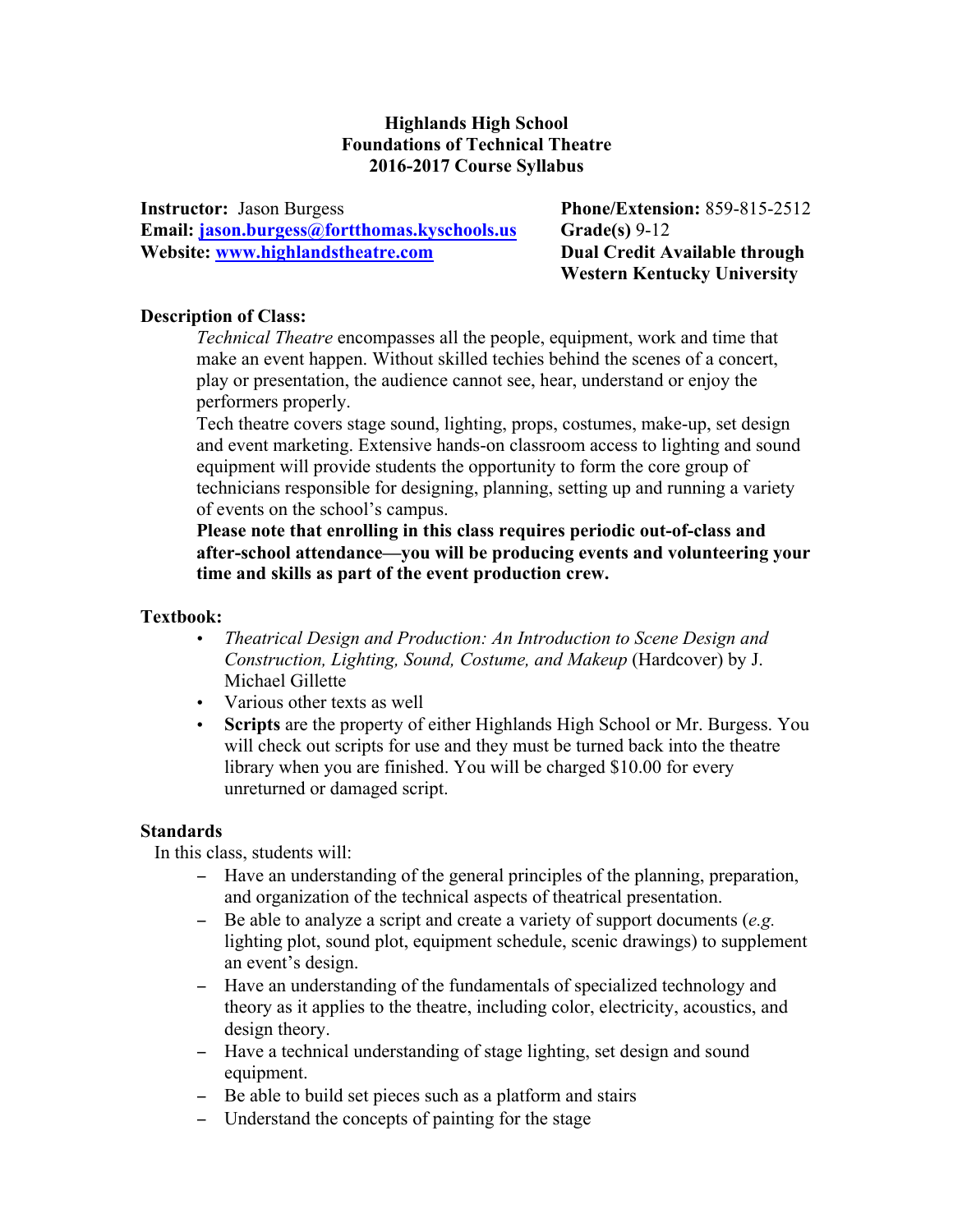## **Requirements**

Students are expected to fulfill the following minimum requirements:

- Performance of all required reading and completion of all assessments, skill tests, projects, and other activities.
- Collection of resource materials in a resource book, organized in a binder or folder in such a way as to be easily accessible for reference.
- Collection of all designs and sketches in a portfolio are required.
- Regular attendance and participation in the classroom experience are integral to the course. It is assumed students will attend class and participate regularly in scheduled after school activities relating to the operations of both the Performing Arts Center and the Black Box.
- Assignments have a 10% grade penalty for each day late regardless of reason.
- In a course called Technical Theatre, it is assumed students will demonstrate interest in the techniques and practices involved in the current productions. This implies active involvement, and certainly attendance to performances.
- **View and evaluate two (2) live theatre events per semester.** Live theatre events do not include videos of any kind, films, or T.V. shows. **Each viewing/evaluation will equal one (1) major grade.** You will turn in a program and/or ticket stub along with a written critique about what the show was about and what technical aspects of the show you thought were great and what you thought did not work for the production. Both evaluations must be turned no later than one week prior to the end of each semester. These critiques must be typed and are graded for grammar, spelling, punctuation, etc.
- **Production/crew/appreciation: all tech theatre students are required to complete a crew assignment to a main stage production for 2016-17 Highlands Theatre Season or to work a total of 30 hours outside of the classroom on performances (such as choir concerts, band/strings concerts, talents shows, etc). Also, you are to write a summary of the production you worked in regards to the technical aspects of the show.** Talk about what technical elements were involved, and what worked and what didn't work with the show. (Ex: Did the scene changes happen smoothly?)

## **Behavior and Classroom Expectations**

- Be on time
- Be prepared
- Be respectful of teacher and peers
- Participate and stay on task
- Be safety conscious
- Leave distractions outside this classroom

## **Consequences for Behavior Problems**

## **(Serious offenses result in immediate referral.)**

- 1. One Verbal Warning
- 2. Private Detention
- 3. Parent Conference
- 4. Referral to Administrator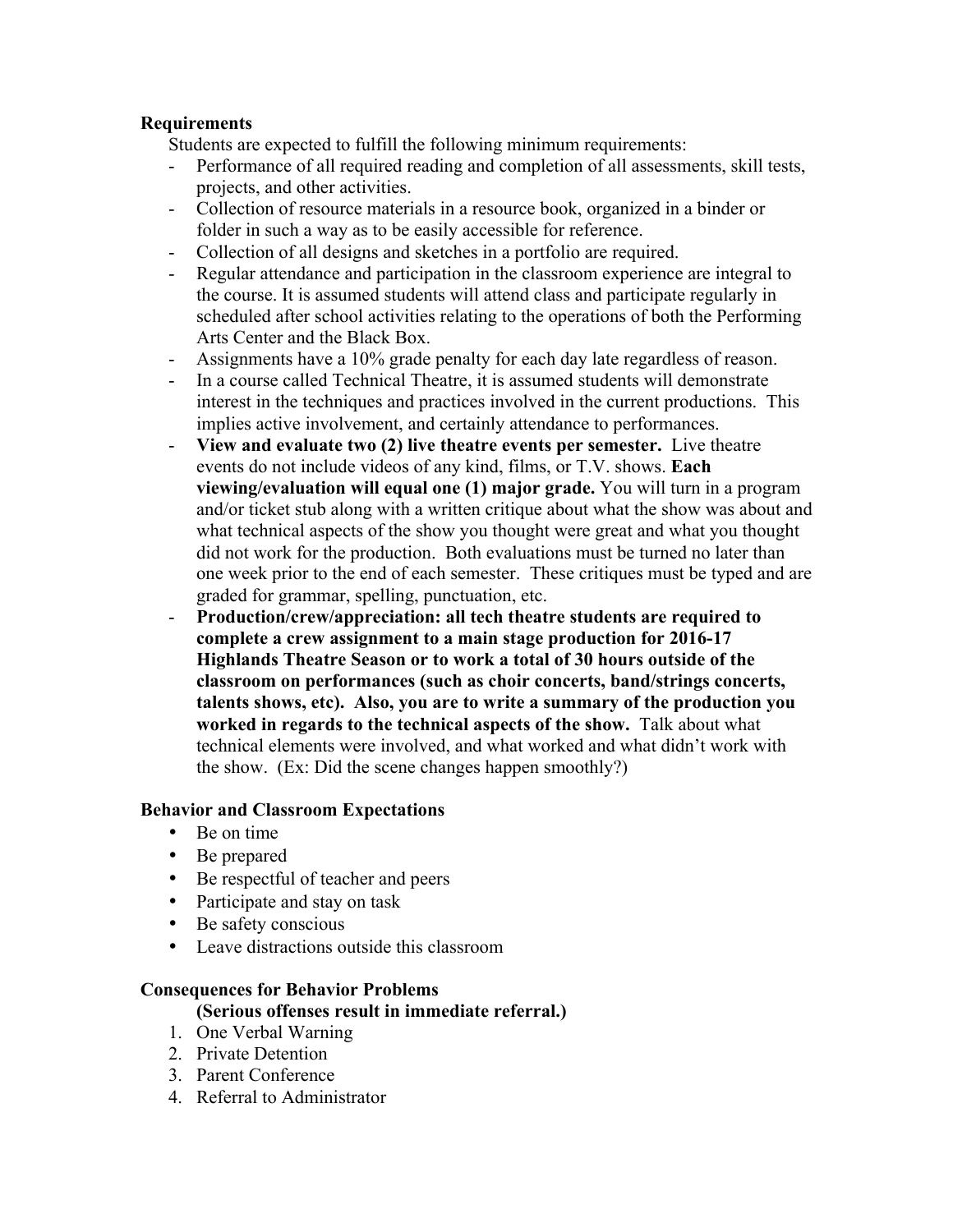# **Grading Rubric**

Students will be evaluated on class assignments and activities by and not limited to the following:

| Participation, Willingness to try,                                |               |
|-------------------------------------------------------------------|---------------|
|                                                                   |               |
| Written Classwork/Homework25% Notes, journal, plans, short answer |               |
|                                                                   | tests         |
|                                                                   |               |
|                                                                   | for the class |

## **Attendance**

- Regular participation in class discussions and activities is paramount to success.
- Your learning will occur through doing, observing, and evaluating performances. Any day you miss hurts your learning and that of the class.

#### **Make-up Work**

**Students are responsible for obtaining and completing all notes, classwork, homework, quizzes, and tests assigned on days of absences.** Arrange with Mr. Burgess to make up quizzes or tests. You must complete missed assignments in the allotted time after your absence or you will receive a zero.

**If for some reason you do not attend class on the day of a performance, be aware, you will be required to perform when you return to school, or receive a zero.** 

## **Materials:**

- Three ring binder with pockets
- Pencil
- Architect's scale

# **Course Outline (in no particular order):**

- Technical Production Staff
- Theatrical Design
- Parts of the Stage, Stage Direction,
- Stage Management
- Types of Theaters, Types of Sets
- Publicity
- Tools and Safety
- Properties: Design/Construction
- Exacto knife
- Closed-toed shoes
- Safety Glasses
- Scenery Construction
- Stage Make-up
- Theatrical Drafting
- Costumes: Wigs/Accessories
- Live Production: Attendance, etiquette & evaluation
- Lighting
- Scene Painting
- Sound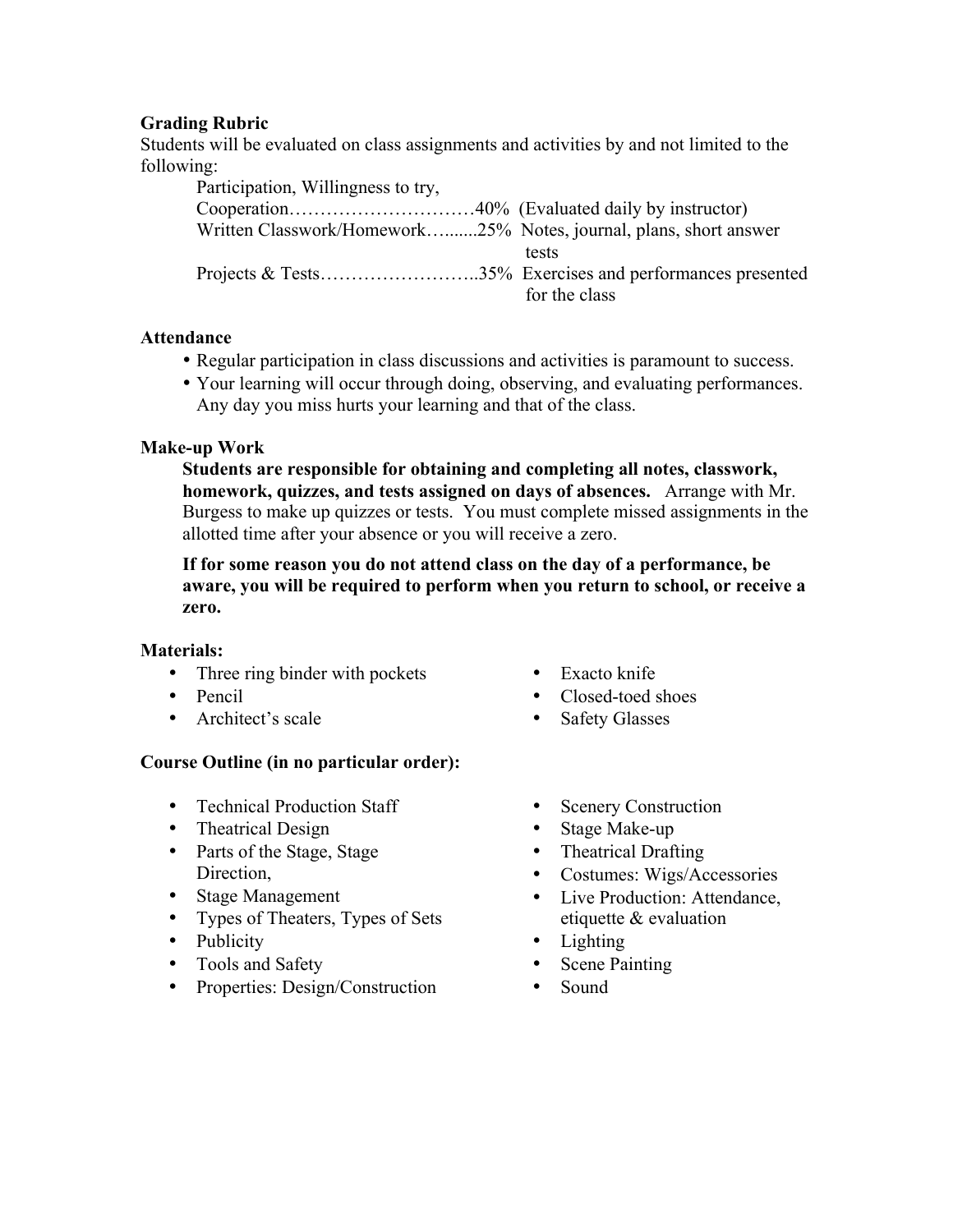## **Classroom Rules**

ü *Cell phone policy:*

Consider my classroom a performance. Any theatrical performance asks the audience to please turn off all cell phones, pagers, blackberries or anything else that makes noise. I am asking the same thing of you. If I hear (remember vibrate still makes a noise), see, or even sense that you are using your phone to communicate via text message, voice communication, or email without my consent, then this is the sequence of action:

- $I<sup>st</sup>$  *offense* I take your phone for the rest of the day, you can pick it up after school.
- *2nd offense* I take you phone for the rest of the day, you will be given an extra assignment that must be completed by the next day.
- *3rd offense* All of the above and I give your phone to Mr. Schneider and you must meet with him and accept the proper discipline to get your phone back.
- $\checkmark$  No bathroom breaks, errands, or anything outside of the classroom for the last 10 minutes of the class.
- $\checkmark$  Macbooks Use of laptops during class for note-taking or web research related to the course can be helpful to learning. But if you are the kind of person who cannot resist the temptation to take a peek at email or other websites, you should just keep your laptop off and stowed away. If it looks to me like you are distracted, I will ask you to turn the screen around so that I and the rest of the class can see what you were looking at.
- $\checkmark$  Emails/Schoology Messages
	- $\checkmark$  No replies after 10pm
	- $\checkmark$  No email assignments
- $\checkmark$  Office Hours I am contantly here because of rehearsals and other events. I am extremely flexible and can meet before or after school. Just check with me on my availability.
- $\checkmark$  You must be in your seats (or if we are in the PAC, on stage) when the bell rings at the beginning of class. Use the bathroom during your class change. DO NOT bring your things into class, drop them off, and then go to the bathroom during the class change, which then results in you being late to my class. You are not in my class just because you stuff is. You are late. If you are late once, it is a warning. After that, you are with me after school for 15 minutes. It doesn't matter what you have going on after school. Respect my classroom and I will respect your activities and lives outside of it.
- $\checkmark$  Dress code please be in dress code but also be in comfortable clothes to work in. We will be building, painting, and basically getting dirty. Please do not wear any clothes in which you would be devastated if they are ruined.